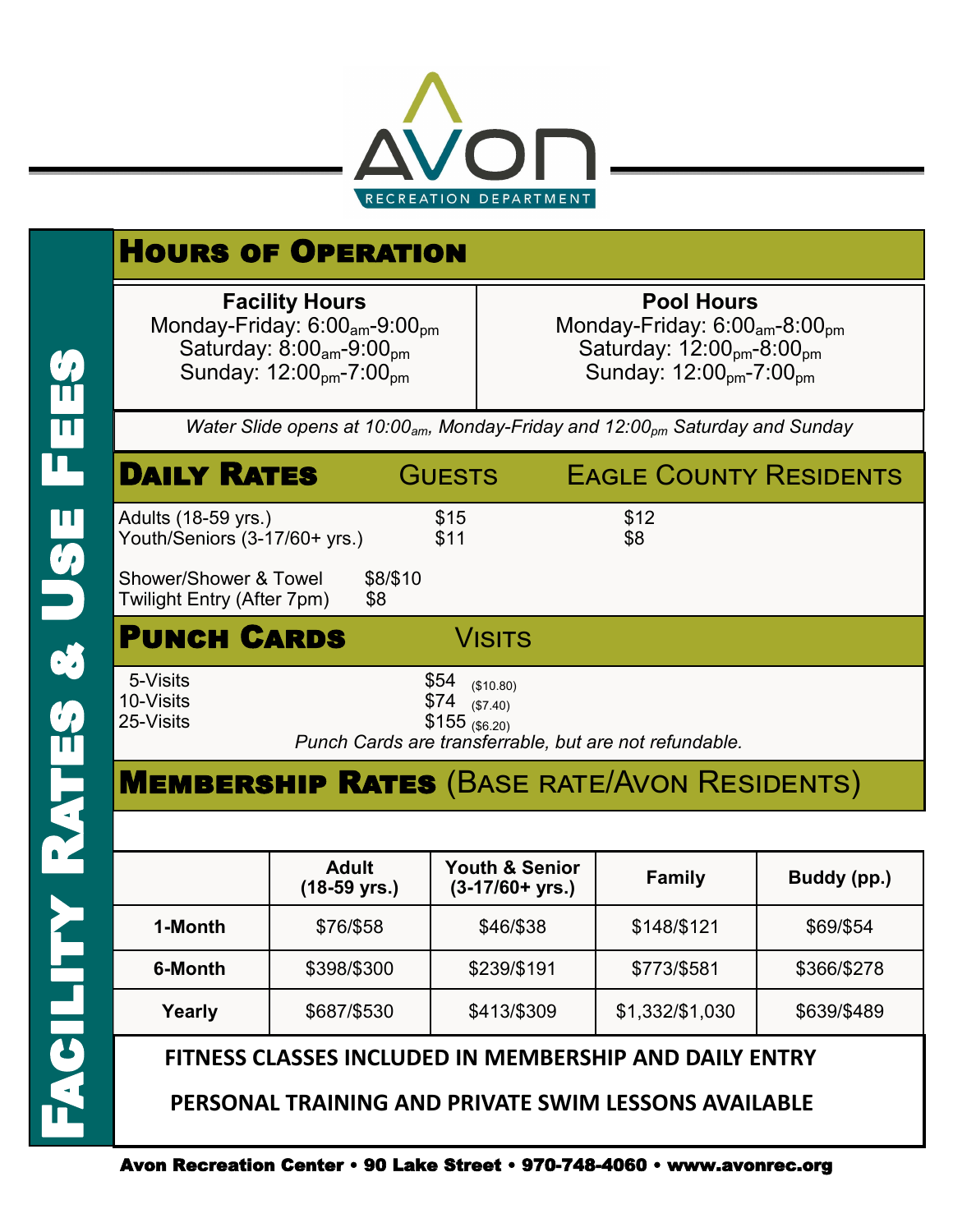

- Memberships are non-transferable and non-refundable.
- Punch cards are transferable, but are not refundable. Punch cards do not expire.
- Passes may be revoked or suspended if a violation of any Recreation Center Policy is determined.
- Smoking or tobacco use of any kind, alcoholic beverages, and chewing gum are not permitted within the Recreation Center. Food and drink are permitted only in designated areas.
- Children 8 years and under must be accompanied by a paying patron,13 years of age or older, who is actively supervising them.
- Children must be 48" tall while barefoot to ride the big slide. Final measurements to be taken by the aquatics staff.
- A non-swimming parent/guardian who wishing to accompany their child, will not be charged admission to enter into the aquatics area.
- Children 6 years of age and older must use the family change or gender appropriate locker room.
- The fitness area is available to anyone 15 years of age and older.
- Infants and toddlers must wear swim diapers in the pool area.
- Bicycles, skateboards, inline skates, and ski boots are not permitted in the Recreation Center.
- Fliers and posters shall be displayed in designated areas only and only after staff approval.
- Pets are not allowed within the Recreation Center with the exception of Service Animals.

## *General Information*

The Avon Recreation Center is approximately 40,000 square feet. The aquatics area is approximately 15,000 square feet and includes a 25 yard lap pool, a diving pool with a 2/3 meter diving board and Aqua-Climb climbing wall, a leisure pool with fountains, sprays, a kid's slide, and a 140 long foot long water slide which empties into a splash down area which is surrounded by a jet-propelled lazy river. Also included is a co-ed steam room, sauna, and 16-person Jacuzzi.

The lap pool is heated to an average of 84°F, the leisure pools average 92°F and the Jacuzzi averages 104°F. Lifeguards are on duty during all pool hours. All pools use chlorine for disinfection.

Group Fitness programs are offered in our spacious aerobics studio with a state of the art sound system. Yoga and Tai chi Classes are offered in our first floor wellness studio.

Membership and daily fees include use of the recreation center facility including locker rooms, pool area, and fitness area. Group Fitness classes and other recreational activities are available for an additional fee. Please see our weekly fitness schedule at the front desk or online at **www.avonrec.org** for more details.

## Avon Residents: A person living or owning property within the corporate boundary of the Town of Avon. *Beaver Creek, Eagle-Vail, and Arrowhead are not within the corporate boundaries of Avon.*

To receive the resident rate you must show proof of residency in the form of property tax receipt, voter registration, driver's license, rental agreement, or utility bill. *Avon PO Boxes are not considered proof of residency.*  Family: Consists of a couple or an individual and their dependent children less than 18 years of age, Buddy: Must be two adults paying together.